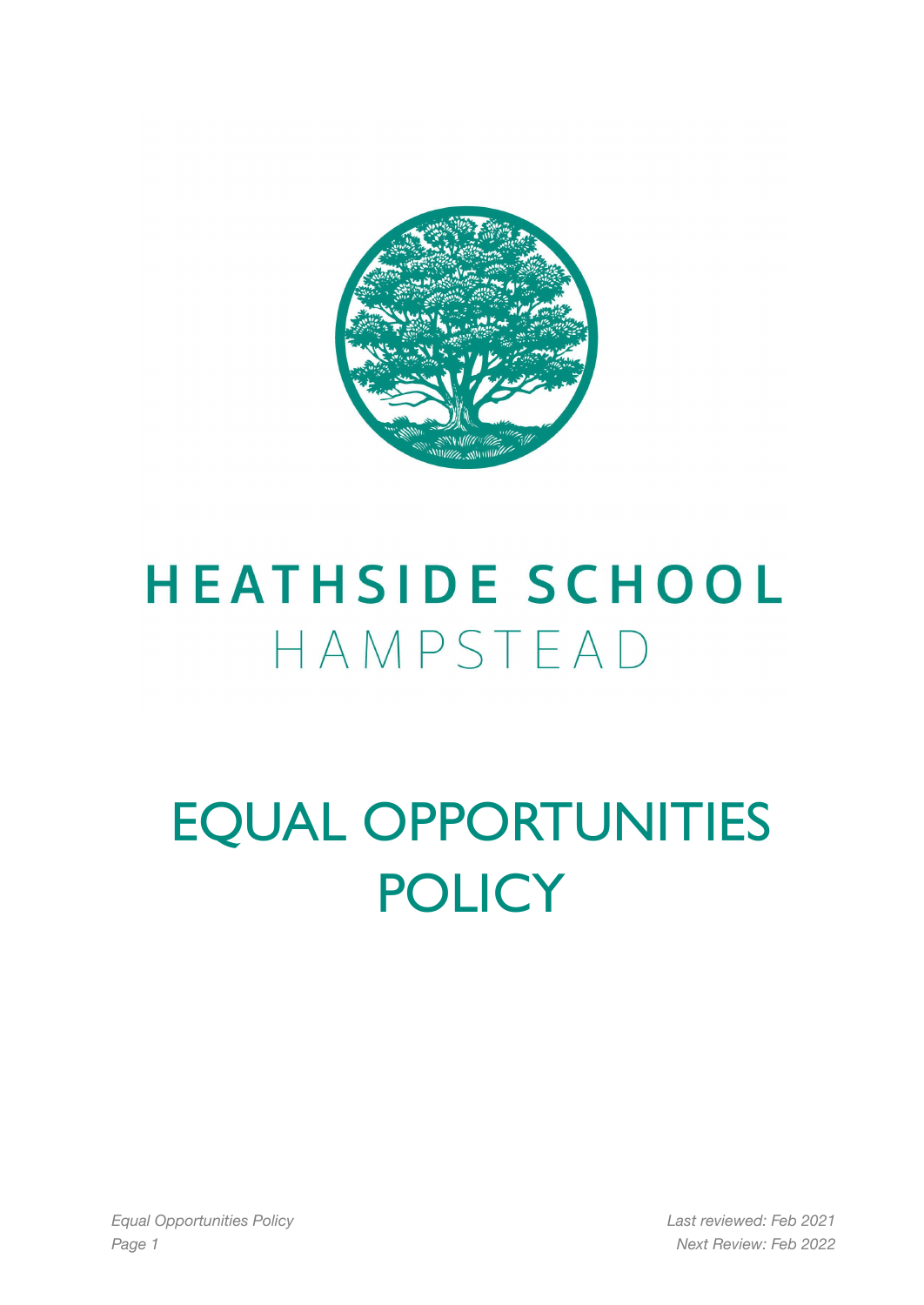At Heathside, we consider discrimination of any kind unacceptable; we value the individuality of every member of the community. We aim to promote equality of opportunity for all members of the school community and require everyone to show respect and tolerance for its other members. We make sure that we offer a broad curriculum and encourage pupils and staff to share their diverse life experiences.

This policy helps to ensure that every child is included and supported whatever their social background, race, gender or disability. Religious beliefs of staff members, pupils and their families will be respected at all times.

Here we set out how we would deal with an incident of discrimination. We also invite you to read our Countering-Bullying and SEND policies, which will be referred to in connection with any incident.

- All pupils receive equal access to the curriculum through appropriate teaching strategies, and equality of provision.
- Pupils' progress and attainment is routinely monitored by class teachers and senior staff, to make sure there are none who are falling behind.
- We address and discuss the importance of inclusion and tolerance through the curriculum and in assemblies.
- The school actively works to overcome barriers to inclusion through its accessibility plans, timetabling arrangements and admission procedures.
- If a child is bullied because of their race, religion, disability or for any other reason of discrimination, we will deal with it according to our Countering-bullying Policy.
- We will refer to the DCSF guidance 'Recording and reporting racist incidents' (2006) if we experience any incident of this kind. We understand that sometimes an incident or interaction can be unintentionally or unwittingly racist but is experienced that way by the person on the receiving end of it.
- If a teacher witnesses or becomes aware of any incident of racism or other discrimination among pupils, they will log it in the 'Report a Concern' section of the staff portal.
- Our school ethos is one of inclusion, openness, trust and tolerance.
- ●
- As an employer, the School is committed to ensuring that it provides equality of opportunity to all in employment. Through its recruitment and selection policy and procedures it aims to eliminate barriers and encourage applicants